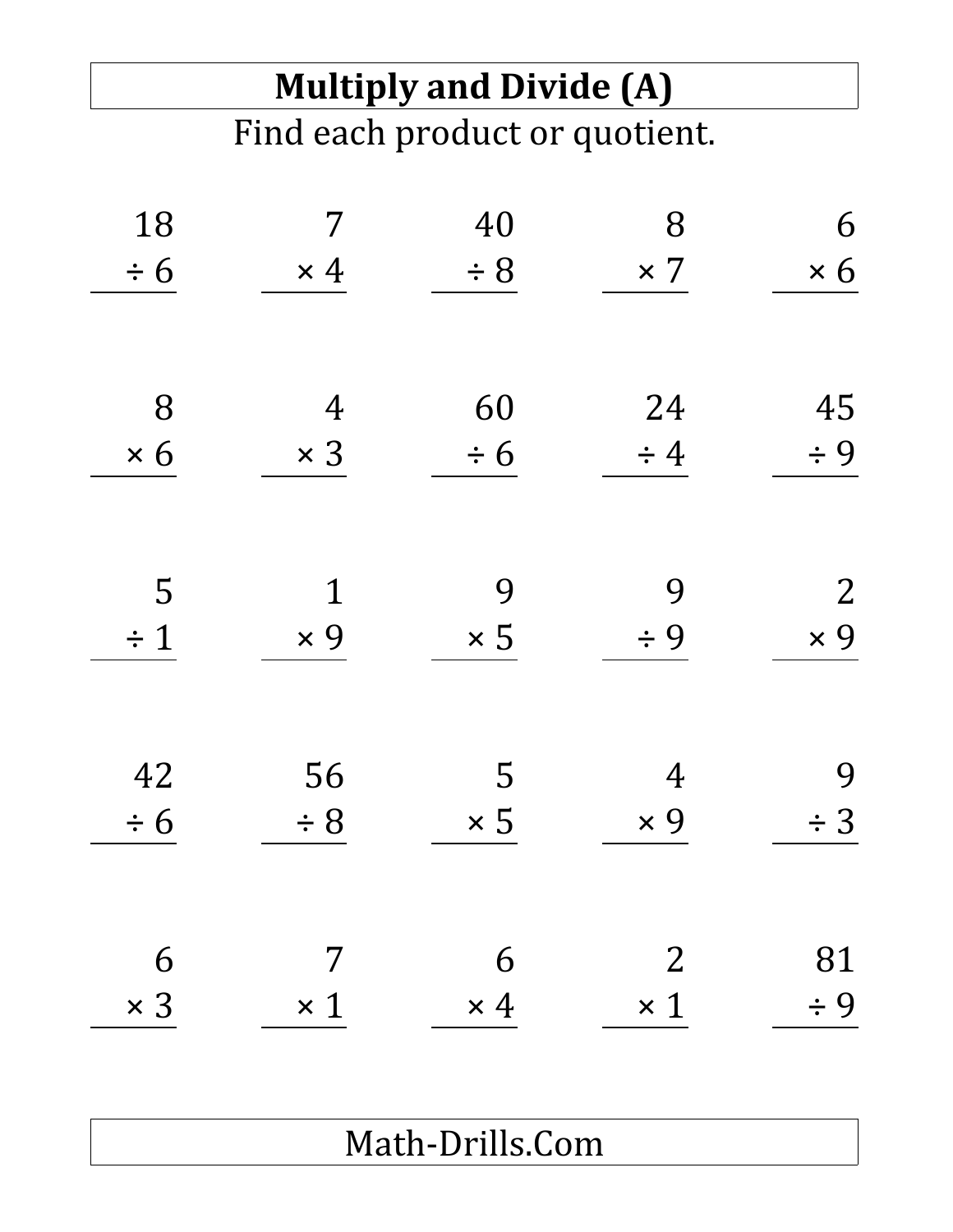| <b>Multiply and Divide (A) Answers</b><br>Find each product or quotient. |            |            |                |                |
|--------------------------------------------------------------------------|------------|------------|----------------|----------------|
|                                                                          |            |            |                |                |
| $\div 6$                                                                 | $\times$ 4 | $\div 8$   | $\times$ 7     | $\times 6$     |
| $\overline{3}$                                                           | 28         | 5          | 56             | 36             |
| 8                                                                        | 4          | 60         | 24             | 45             |
| $\times 6$                                                               | $\times$ 3 | $\div 6$   | $\div$ 4       | $\div$ 9       |
| 48                                                                       | 12         | 10         | 6              | 5              |
| 5                                                                        |            | 9          | 9              | $\overline{2}$ |
| $\div$ 1                                                                 | $\times$ 9 | $\times 5$ | $\div$ 9       | $\times$ 9     |
| 5                                                                        | 9          | 45         | 1              | 18             |
| 42                                                                       | 56         | 5          | $\overline{4}$ | 9              |
| $\div 6$                                                                 | $\div 8$   | $\times$ 5 | $\times 9$     | $\div$ 3       |
| 7                                                                        | 7          | 25         | 36             | 3              |
| 6                                                                        |            | 6          | $\overline{2}$ | 81             |
| $\times$ 3                                                               | $\times$ 1 | $\times$ 4 | $\times$ 1     | $\div$ 9       |
| 18                                                                       | 7          | 24         | $\overline{2}$ | 9              |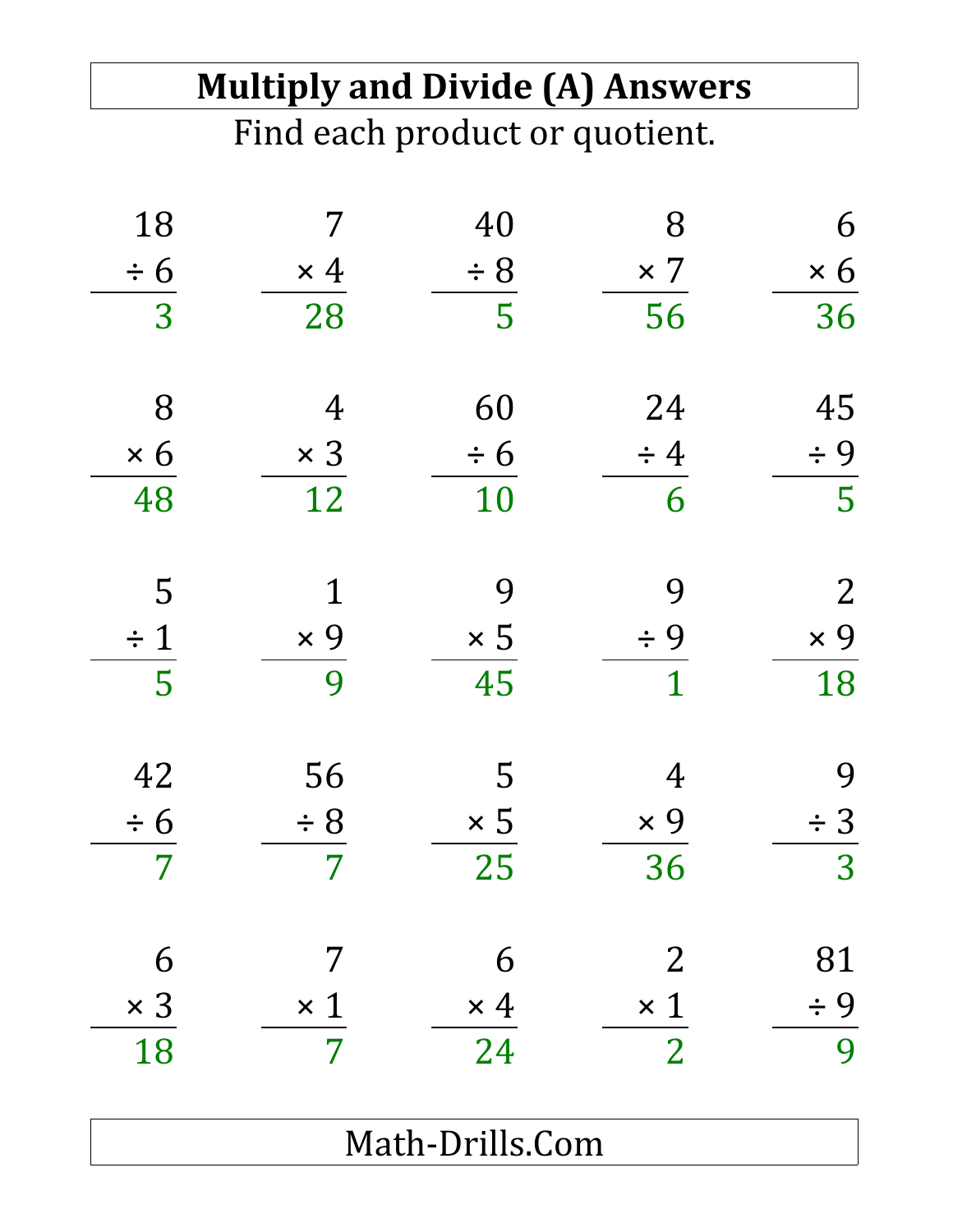### **Multiply and Divide (B)**

Find each product or quotient.

| 7              | 20             | 40             | 6              | 10             |
|----------------|----------------|----------------|----------------|----------------|
| $\times 7$     | $\div$ 4       | $\div$ 8       | $\div 6$       | $\div$ 2       |
|                |                |                |                |                |
| $\overline{4}$ | $\overline{4}$ | 8              | 10             | 6              |
| $\times$ 1     | $\times 2$     | $\times 7$     | $\div$ 1       | $\times 6$     |
|                |                |                |                |                |
| 5              | 10             | 10             | $\mathbf 1$    | 9              |
| $\div$ 5       | $\times 9$     | $\times$ 3     | $\times$ 4     | $\times$ 4     |
|                |                |                |                |                |
| $\overline{2}$ | 6              | 36             | $\overline{2}$ | $\overline{2}$ |
| $\times 2$     | $\times 7$     | $\div$ 4       | $\div$ 2       | $\times$ 5     |
|                |                |                |                |                |
| 70             | $\overline{4}$ | $\overline{2}$ | 30             | 18             |
| $\div$ 10      | $\div$ 4       | $\times$ 4     | $\div$ 3       | $\div$ 9       |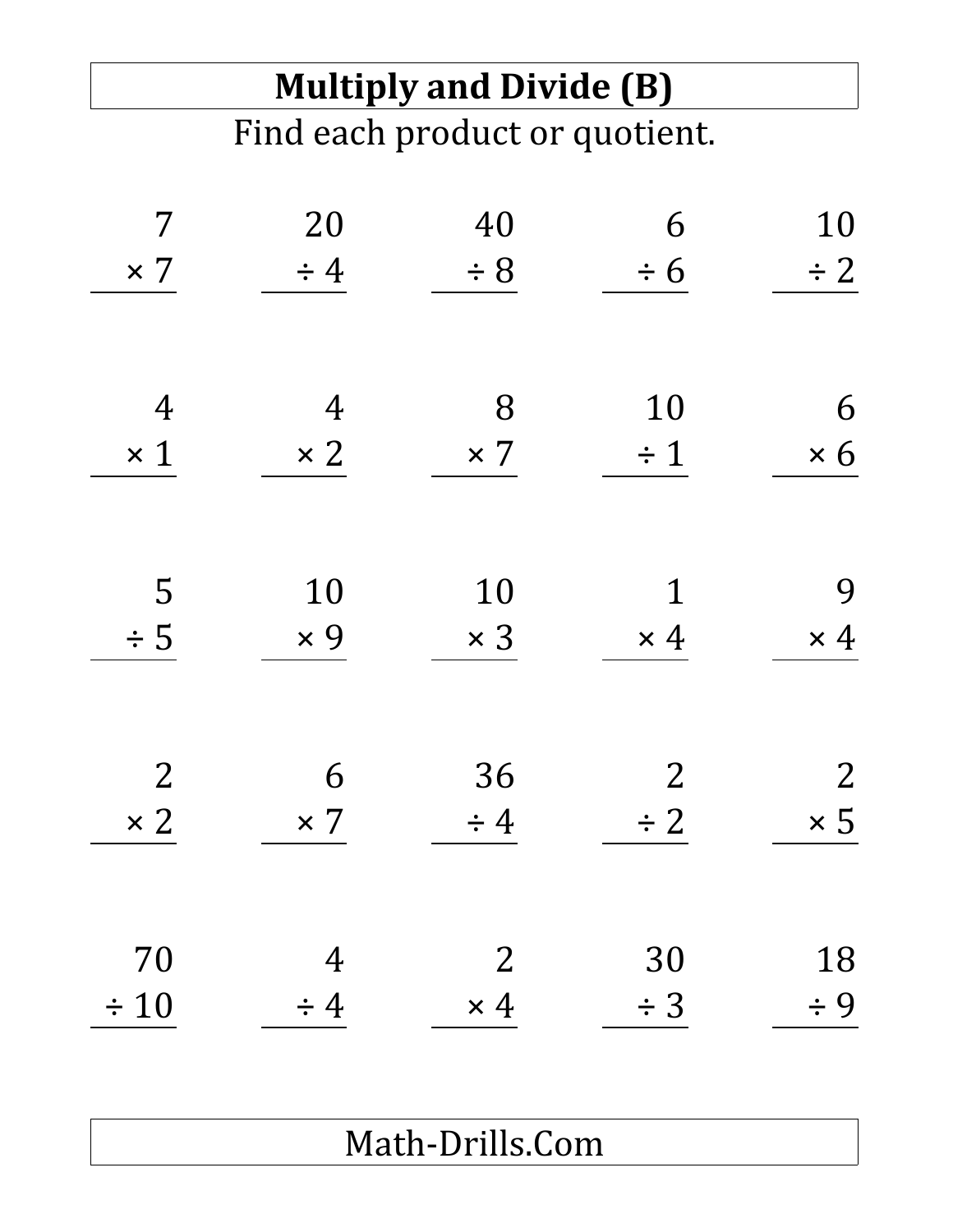### **Multiply and Divide (B) Answers**

Find each product or quotient.

| 7              | 20             | 40             | 6              | 10             |
|----------------|----------------|----------------|----------------|----------------|
| $\times$ 7     | $\div$ 4       | $\div$ 8       | $\div 6$       | $\div$ 2       |
| 49             | 5              | 5              | $\mathbf{1}$   | 5              |
|                |                |                |                |                |
| $\overline{4}$ | $\overline{4}$ | 8              | 10             | 6              |
| $\times$ 1     | $\times 2$     | $\times$ 7     | $\div$ 1       | $\times 6$     |
| $\overline{4}$ | 8              | 56             | 10             | 36             |
|                |                |                |                |                |
| 5              | 10             | 10             | 1              | 9              |
| $\div$ 5       | $\times 9$     | $\times$ 3     | $\times$ 4     | $\times$ 4     |
| $\mathbf{1}$   | 90             | 30             | $\overline{4}$ | 36             |
|                |                |                |                |                |
| $\overline{2}$ | 6              | 36             | $\overline{2}$ | $\overline{2}$ |
| $\times 2$     | $\times$ 7     | $\div$ 4       | $\div$ 2       | $\times 5$     |
| $\overline{4}$ | 42             | 9              | $\mathbf{1}$   | 10             |
|                |                |                |                |                |
| 70             | $\overline{4}$ | $\overline{2}$ | 30             | 18             |
| $\div$ 10      | $\div$ 4       | $\times$ 4     | $\div$ 3       | $\div$ 9       |
| 7              | 1              | 8              | 10             | $\overline{2}$ |
|                |                |                |                |                |
|                |                |                |                |                |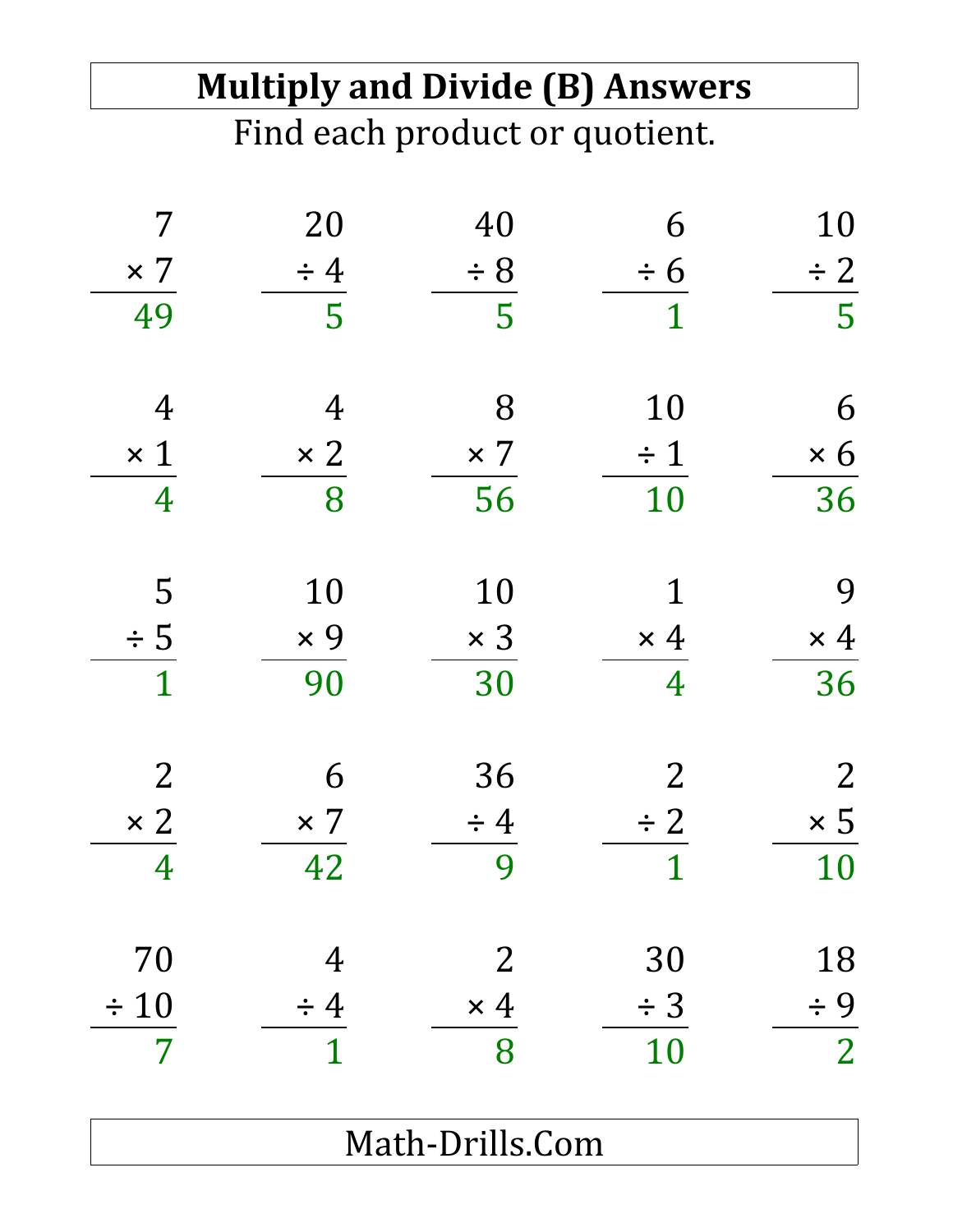#### **Multiply and Divide (C)** Find each product or quotient.

| 48             | 12             | $\overline{4}$ | 8              | 9          |
|----------------|----------------|----------------|----------------|------------|
| $\div$ 8       | $\div$ 4       | $\times$ 5     | $\times$ 10    | $\div$ 3   |
|                |                |                |                |            |
| $\overline{4}$ | $\overline{4}$ | 9              | 72             | 10         |
| $\times$ 5     | $\div$ 1       | $\times 8$     | $\div$ 8       | $\div$ 5   |
|                |                |                |                |            |
|                |                |                |                |            |
| 10             | 9              | $\overline{2}$ | 5              | 25         |
| $\times 6$     | $\div$ 9       | $\times 7$     | $\times$ 10    | $\div$ 5   |
|                |                |                |                |            |
| 21             | 1              | $\overline{2}$ | 9              | 7          |
| $\div$ 3       | $\times 5$     | $\div$ 1       | $\div$ 9       | $\times$ 3 |
|                |                |                |                |            |
|                |                |                |                |            |
| 81             | 7              | 7              | $\overline{4}$ | 24         |
| $\div$ 9       | $\div$ 1       | $\times 8$     | $\times 1$     | $\div 8$   |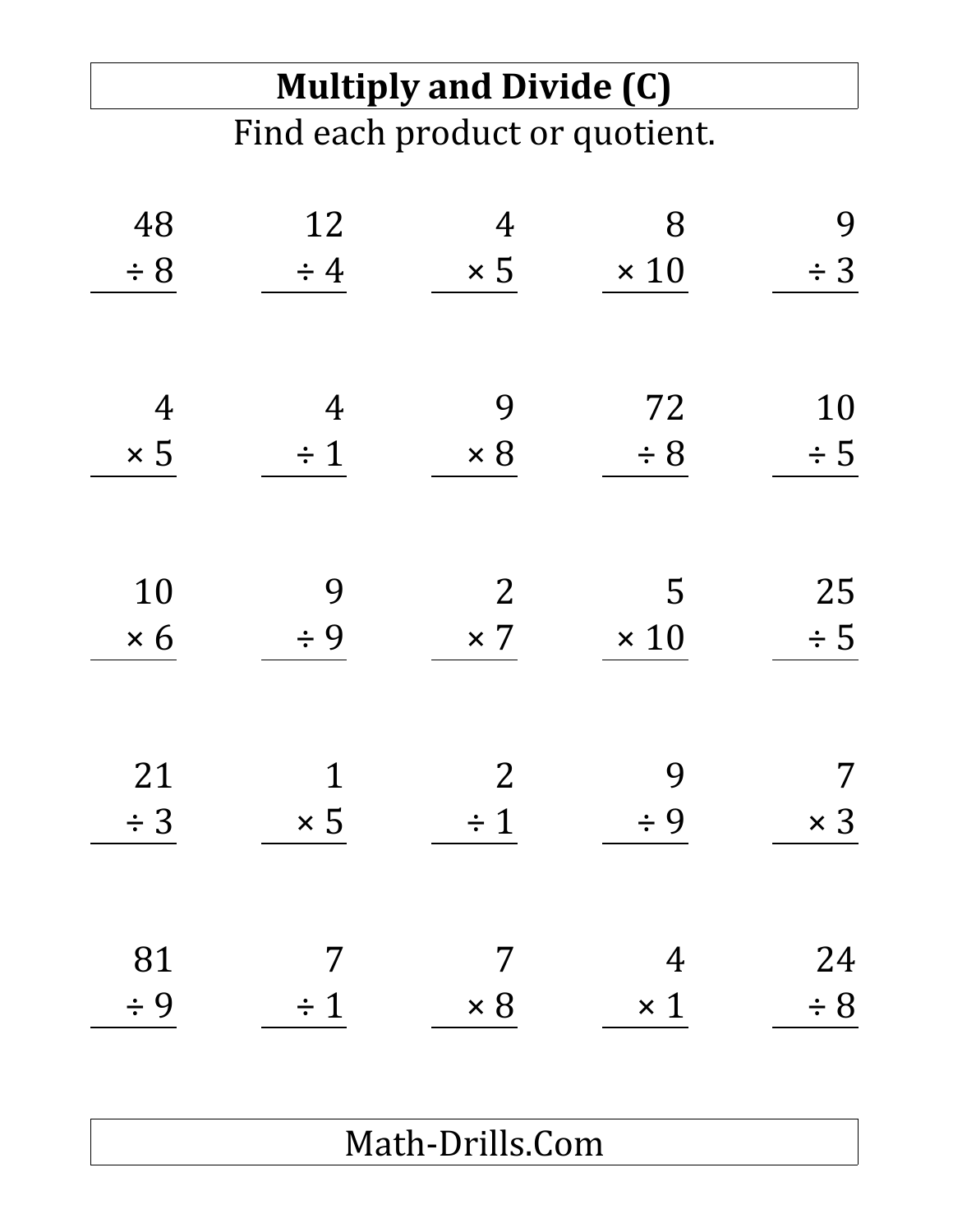### **Multiply and Divide (C) Answers**

Find each product or quotient.

| 48             | 12             | 4              | 8              | 9              |
|----------------|----------------|----------------|----------------|----------------|
| $\div$ 8       | $\div$ 4       | $\times 5$     | $\times$ 10    | $\div$ 3       |
| 6              | 3              | 20             | 80             | 3              |
|                |                |                |                |                |
| $\overline{4}$ | 4              | 9              | 72             | 10             |
| $\times$ 5     | $\div$ 1       | $\times 8$     | $\div$ 8       | $\div$ 5       |
| 20             | $\overline{4}$ | 72             | 9              | $\overline{2}$ |
|                |                |                |                |                |
| 10             | 9              | $\overline{2}$ | 5              | 25             |
| $\times 6$     | $\div$ 9       | $\times$ 7     | $\times$ 10    | $\div$ 5       |
| 60             | $\mathbf{1}$   | 14             | 50             | 5              |
|                |                |                |                |                |
| 21             | 1              | $\overline{2}$ | 9              | 7              |
| $\div$ 3       | $\times 5$     | $\div$ 1       | $\div$ 9       | $\times$ 3     |
| 7              | 5              | $\overline{2}$ | 1              | 21             |
|                |                |                |                |                |
| 81             |                |                | 4              | 24             |
| $\div$ 9       | $\div$ 1       | $\times 8$     | $\times$ 1     | $\div 8$       |
| 9              | 7              | 56             | $\overline{4}$ | 3              |
|                |                |                |                |                |
|                |                |                |                |                |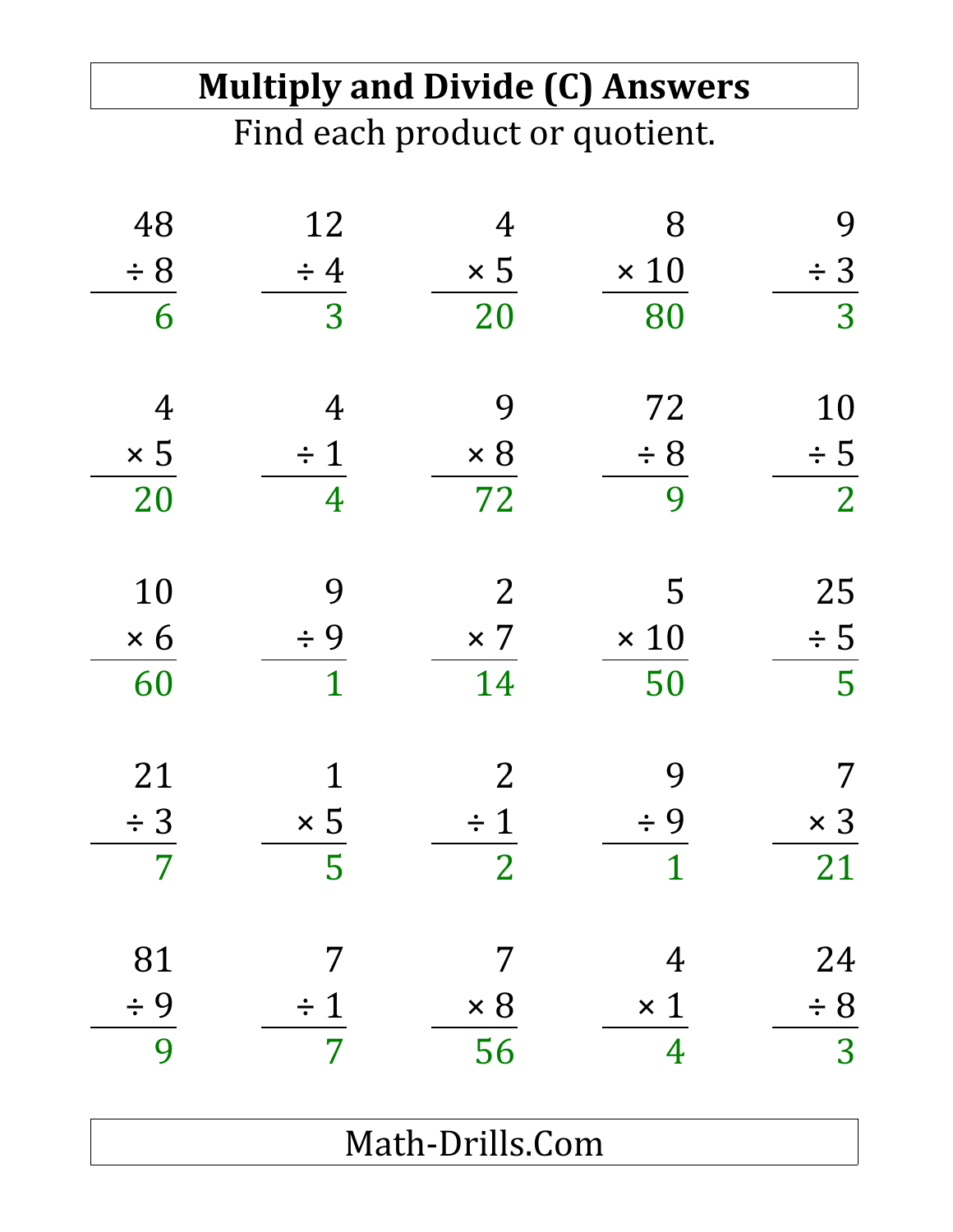#### **Multiply and Divide (D)** Find each product or quotient.

| 10             | 9              | 8              | 35         | 7          |
|----------------|----------------|----------------|------------|------------|
| $\times$ 3     | $\times$ 1     | $\times$ 3     | $\div$ 5   | $\times 5$ |
|                |                |                |            |            |
| 40             | $\overline{2}$ | $\overline{4}$ | 10         | 5          |
| $\div$ 5       | $\div$ 1       | $\div$ 4       | $\div$ 5   | $\times 2$ |
|                |                |                |            |            |
| 12             | 30             | 8              | 8          | 30         |
| $\div$ 4       | $\div$ 3       | $\div$ 8       | $\times$ 4 | $\div$ 10  |
|                |                |                |            |            |
| 90             | 10             | 27             | 20         | 5          |
| $\div 10$      | $\times$ 1     | $\div$ 9       | $\div$ 4   | $\div$ 1   |
|                |                |                |            |            |
|                |                | 18             | 54         |            |
| $\overline{4}$ | $\mathbf 1$    |                |            | 1          |
| $\times$ 3     | $\times 9$     | $\div$ 3       | $\div$ 9   | $\times 5$ |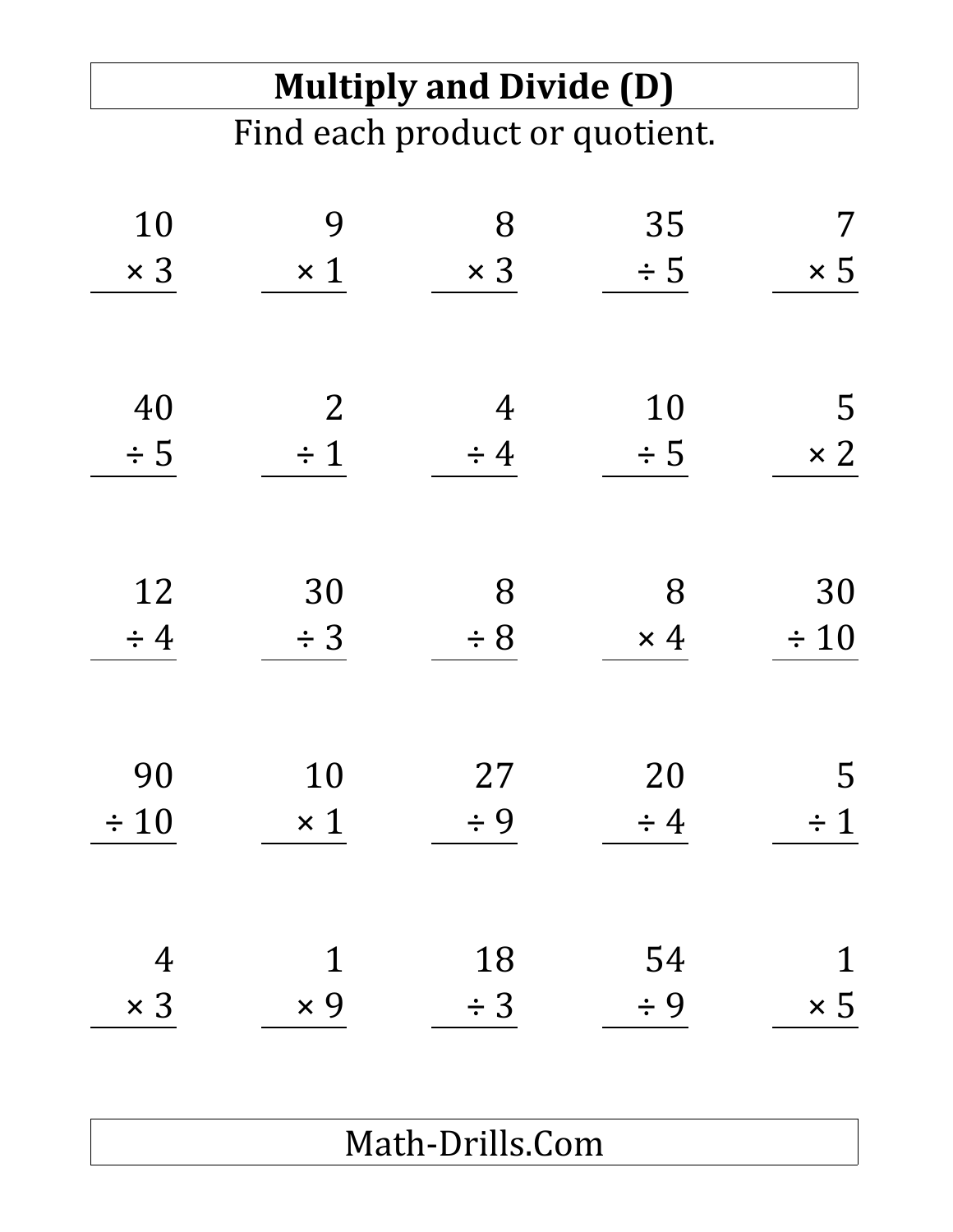|                | <b>Multiply and Divide (D) Answers</b> |                                |                |             |
|----------------|----------------------------------------|--------------------------------|----------------|-------------|
|                |                                        | Find each product or quotient. |                |             |
| 10             | 9                                      | 8                              | 35             | 7           |
| $\times$ 3     | $\times$ 1                             | $\times$ 3                     | $\div$ 5       | $\times 5$  |
| 30             | 9                                      | 24                             | 7              | 35          |
| 40             | $\overline{2}$                         | 4                              | 10             | 5           |
| $\div$ 5       | $\div$ 1                               | $\div$ 4                       | $\div$ 5       | $\times 2$  |
| 8              | $\overline{2}$                         | 1                              | $\overline{2}$ | 10          |
| 12             | 30                                     | 8                              | 8              | 30          |
| $\div$ 4       | $\div$ 3                               | $\div 8$                       | $\times$ 4     | $\div 10$   |
| $\overline{3}$ | 10                                     | 1                              | 32             | 3           |
| 90             | 10                                     | 27                             | 20             | 5           |
| $\div$ 10      | $\times$ 1                             | $\div$ 9                       | $\div$ 4       | $\div$ 1    |
| 9              | 10                                     | 3                              | 5              | 5           |
| $\overline{4}$ |                                        | 18                             | 54             | $\mathbf 1$ |
| $\times$ 3     | $\times 9$                             | $\div$ 3                       | $\div$ 9       | $\times 5$  |
| 12             | 9                                      | 6                              | 6              | 5           |
|                |                                        |                                |                |             |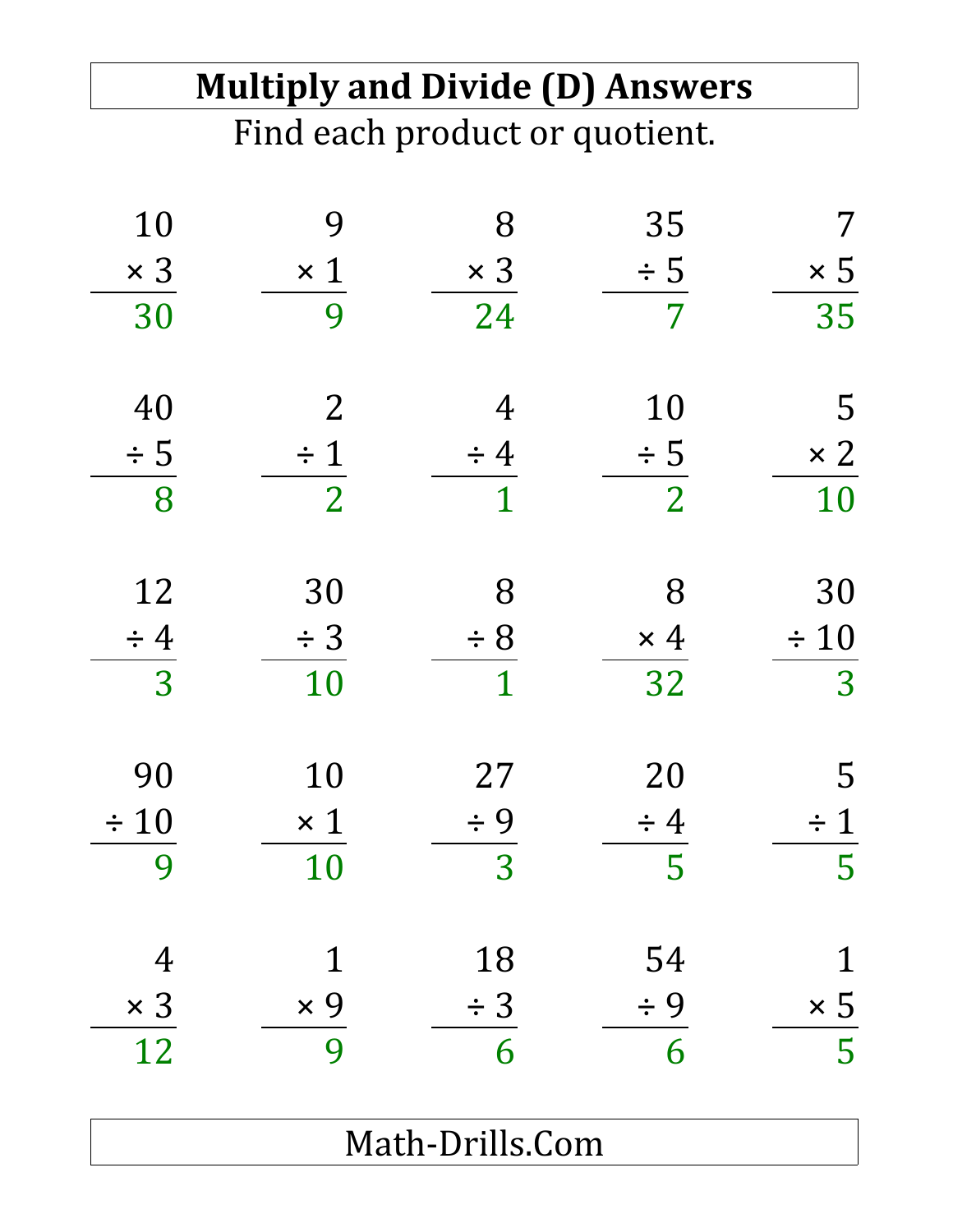# **Multiply and Divide (E)**

Find each product or quotient.

| 5              | 10             | 9          | 4              | 100        |
|----------------|----------------|------------|----------------|------------|
| $\times$ 4     | $\times$ 4     | $\div$ 1   | $\times 9$     | $\div$ 10  |
|                |                |            |                |            |
| $\overline{4}$ | 8              | 8          | 20             | 12         |
| $\times$ 3     | $\times 6$     | $\times 6$ | $\div$ 4       | $\div$ 3   |
|                |                |            |                |            |
|                |                |            |                |            |
| 56             | 54             | 7          | $\overline{4}$ | 60         |
| $\div$ 7       | $\div$ 9       | $\times 6$ | $\times 9$     | $\div 6$   |
|                |                |            |                |            |
| 10             | $\overline{2}$ | 7          | $\overline{4}$ | 3          |
|                |                |            |                |            |
| $\times$ 1     | $\times$ 10    | $\times$ 4 | $\times 8$     | $\times$ 3 |
|                |                |            |                |            |
| 30             | 3              | 3          | 5              | 8          |
| $\div 6$       | $\times 8$     | $\div$ 1   | $\times$ 3     | $\times 9$ |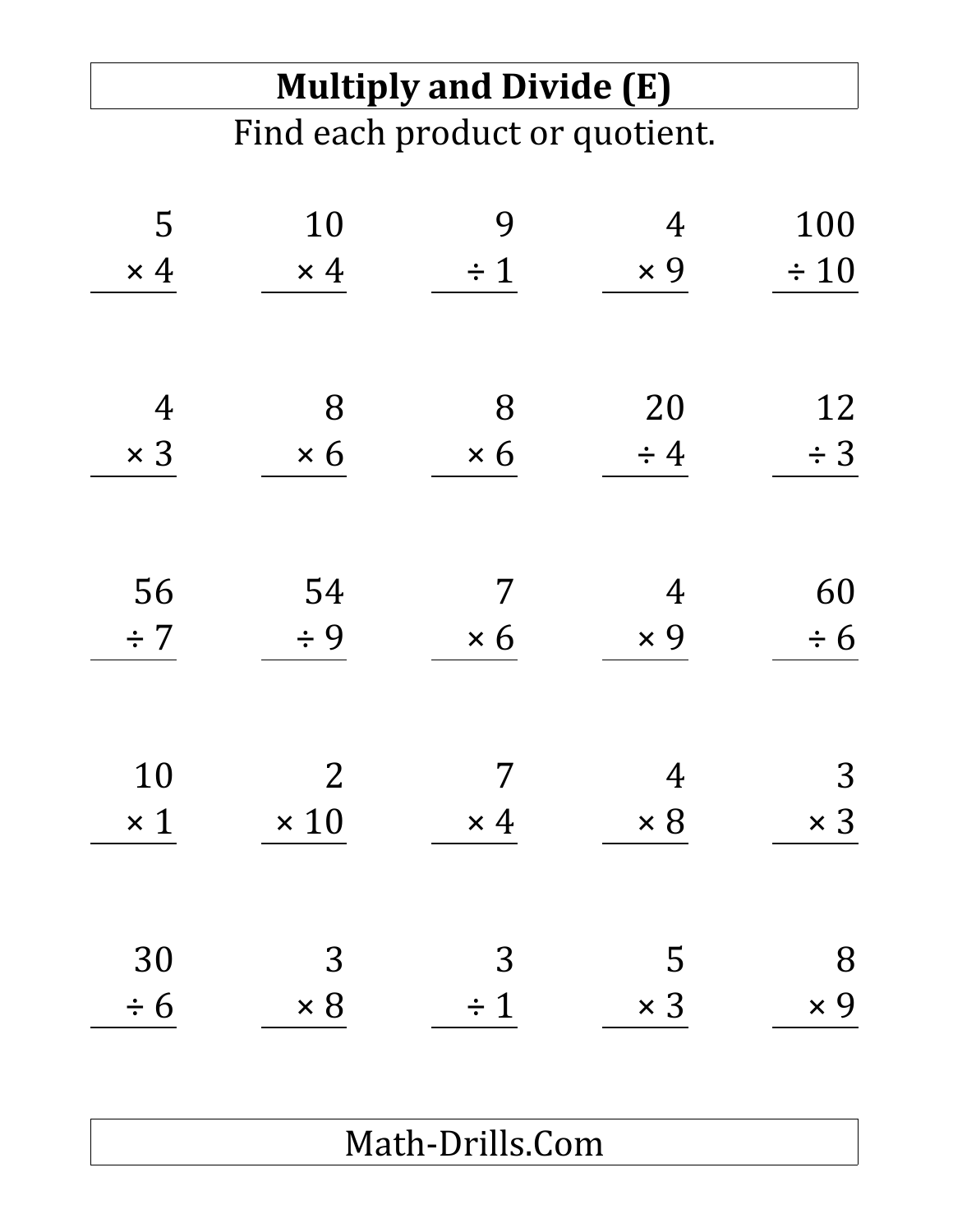|                | <b>Multiply and Divide (E) Answers</b><br>Find each product or quotient. |            |            |                |  |
|----------------|--------------------------------------------------------------------------|------------|------------|----------------|--|
|                |                                                                          |            |            |                |  |
| 5              | 10                                                                       | 9          | 4          | 100            |  |
| $\times$ 4     | $\times$ 4                                                               | $\div$ 1   | $\times 9$ | $\div 10$      |  |
| 20             | 40                                                                       | 9          | 36         | 10             |  |
| $\overline{4}$ | 8                                                                        | 8          | 20         | 12             |  |
| $\times$ 3     | $\times 6$                                                               | $\times 6$ | $\div$ 4   | $\div$ 3       |  |
| 12             | 48                                                                       | 48         | 5          | $\overline{4}$ |  |
| 56             | 54                                                                       | 7          | 4          | 60             |  |
| $\div$ 7       | $\div$ 9                                                                 | $\times 6$ | $\times$ 9 | $\div 6$       |  |
| 8              | 6                                                                        | 42         | 36         | 10             |  |
| 10             | $\overline{2}$                                                           |            | 4          | 3              |  |
| $\times$ 1     | $\times$ 10                                                              | $\times$ 4 | $\times 8$ | $\times$ 3     |  |
| 10             | 20                                                                       | 28         | 32         | 9              |  |
| 30             | 3                                                                        | 3          | 5          | 8              |  |
| $\div 6$       | $\times 8$                                                               | $\div$ 1   | $\times$ 3 | $\times 9$     |  |
| 5              | 24                                                                       | 3          | 15         | 72             |  |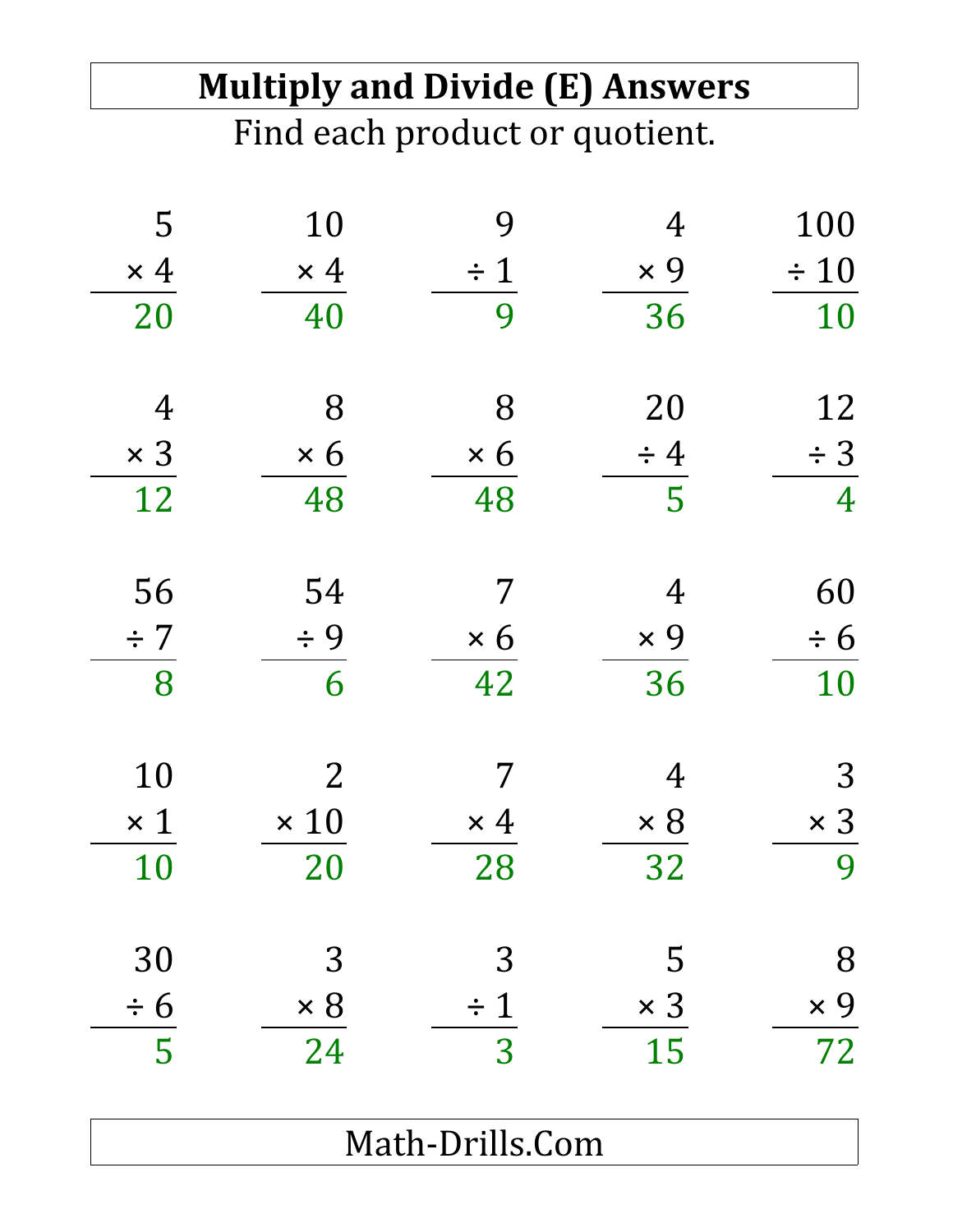#### **Multiply and Divide (F)** Find each product or quotient.

| $\mathbf 1$    | 7              | 3              | 20         | 45         |
|----------------|----------------|----------------|------------|------------|
| $\times 5$     | $\div 7$       | $\times$ 1     | $\div$ 4   | $\div$ 9   |
|                |                |                |            |            |
| 6              | 24             | 5              | 10         | 3          |
| $\times$ 10    | $\div 6$       | $\div$ 5       | $\times 9$ | $\times 6$ |
|                |                |                |            |            |
| $\overline{2}$ | 10             | $\overline{4}$ | 8          | 7          |
| $\div$ 1       | $\div$ 1       | $\times 2$     | $\times 6$ | $\times 9$ |
|                |                |                |            |            |
| 6              | $\overline{4}$ | 12             | 10         | 6          |
| $\times$ 3     | $\times 2$     | $\div 6$       | $\times 6$ | $\times$ 5 |
|                |                |                |            |            |
| 7              | $\overline{2}$ | 27             | 63         | 4          |
| $\times$ 3     | $\times 9$     | $\div$ 9       | $\div$ 9   | $\times$ 3 |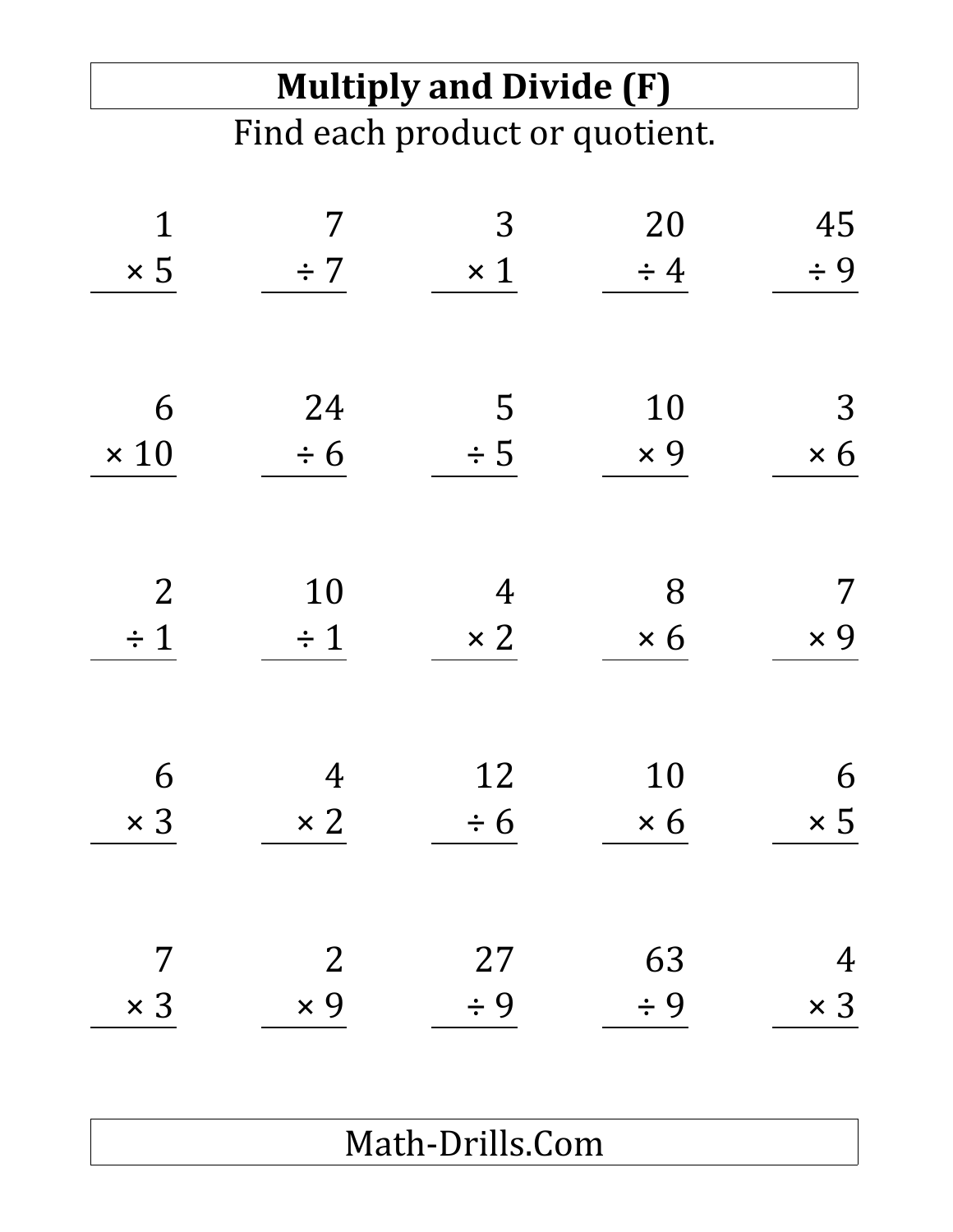# **Multiply and Divide (F) Answers** Find each product or quotient. 1 7 3 20 45  $\times 5$   $\div 7$   $\times 1$   $\div 4$   $\div 9$ 5 1 3 5 5 6 24 5 10 3  $\times 10 \rightarrow 6 \rightarrow 5 \times 9 \times 6$ 60 4 1 90 18 2 10 4 8 7  $\div 1$   $\div 1$   $\times 2$   $\times 6$   $\times 9$ 2 10 8 48 63 6 4 12 10 6  $\times 3 \times 2 \div 6 \times 6 \times 5$

18 8 2 60 30

7 2 27 63 4

 $\times 3 \times 9 \div 9 \div 9 \times 3$ 

21 18 3 7 12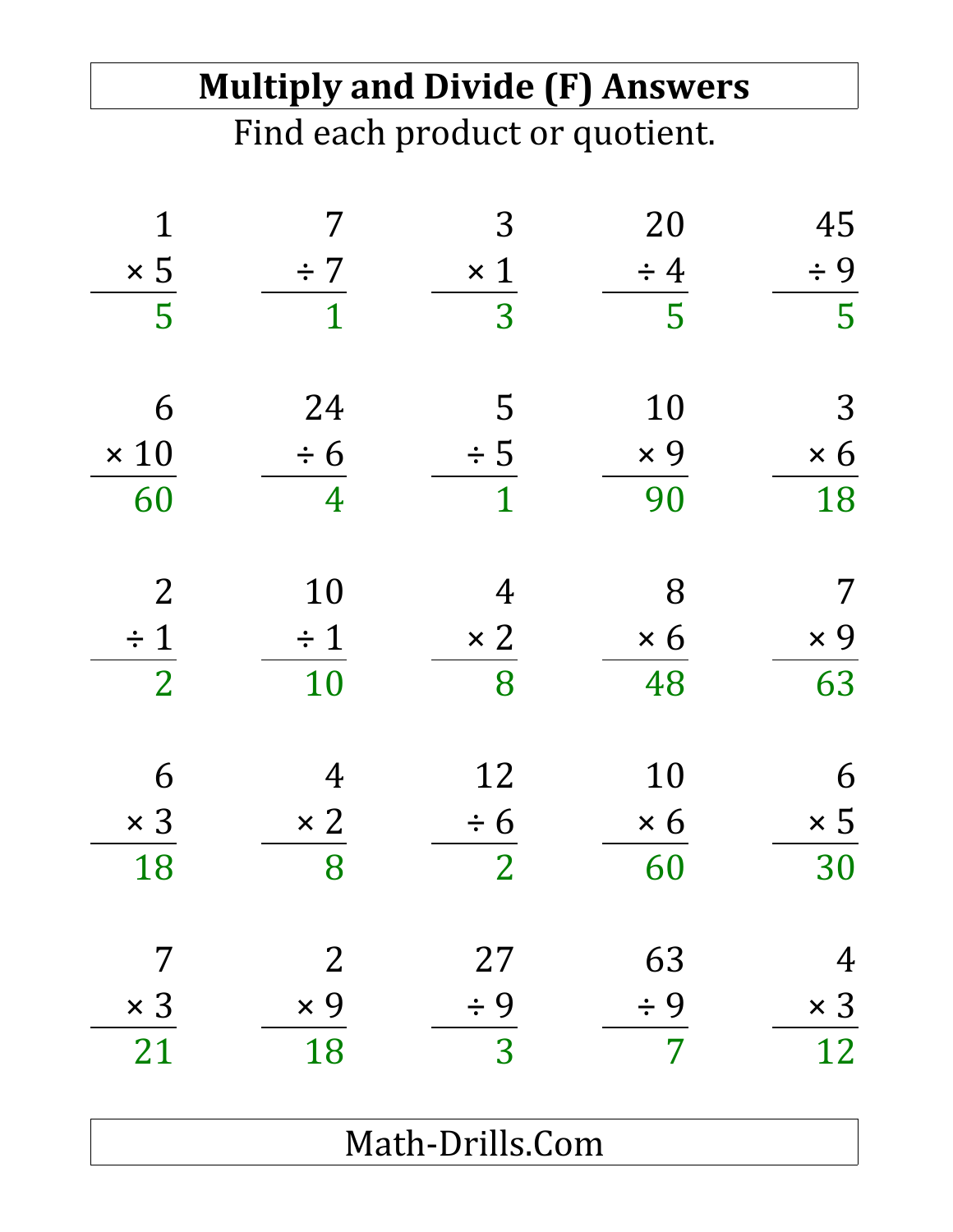# **Multiply and Divide (G)**

Find each product or quotient.

| 70             | 6          | 54             | 9           | 81          |
|----------------|------------|----------------|-------------|-------------|
| $\div$ 7       | $\times 8$ | $\div$ 9       | $\times 8$  | $\div$ 9    |
|                |            |                |             |             |
| $\overline{4}$ | 3          | 80             | 3           | $\mathbf 1$ |
| $\times 6$     | $\times$ 5 | $\div$ 10      | $\times$ 3  | $\times 6$  |
|                |            |                |             |             |
| 70             | 10         | $\overline{4}$ | 8           | $\mathbf 1$ |
| $\div$ 7       | $\times 9$ | $\div$ 1       | $\div$ 4    | $\times 9$  |
|                |            |                |             |             |
| $\overline{2}$ | 5          | 9              | $\mathbf 1$ | 3           |
| $\times 8$     | $\div$ 5   | $\div$ 1       | $\times 6$  | $\times$ 1  |
|                |            |                |             |             |
| 9              | 9          | 6              | 7           | 20          |
| $\times$ 10    | $\times 1$ | $\times 6$     | $\times 5$  | $\div$ 4    |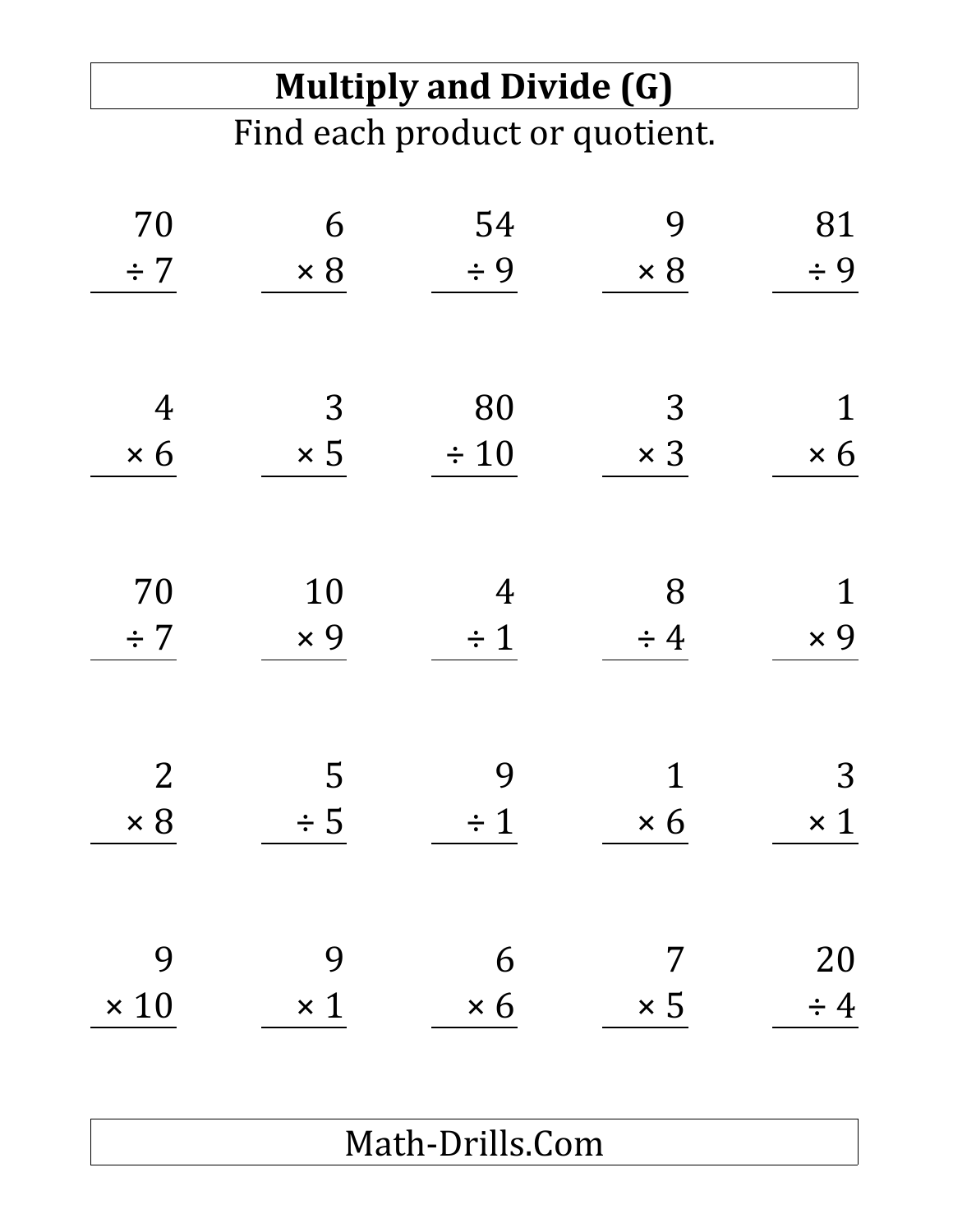|                |            | <b>Multiply and Divide (G) Answers</b> |                |            |
|----------------|------------|----------------------------------------|----------------|------------|
|                |            | Find each product or quotient.         |                |            |
| 70             | 6          | 54                                     | 9              | 81         |
| $\div$ 7       | $\times 8$ | $\div$ 9                               | $\times 8$     | $\div$ 9   |
| 10             | 48         | 6                                      | 72             | 9          |
| 4              | 3          | 80                                     | 3              |            |
| $\times 6$     | $\times 5$ | $\div$ 10                              | $\times$ 3     | $\times 6$ |
| 24             | 15         | 8                                      | 9              | 6          |
| 70             | 10         | 4                                      | 8              |            |
| $\div$ 7       | $\times$ 9 | $\div$ 1                               | $\div$ 4       | $\times 9$ |
| 10             | 90         | 4                                      | $\overline{2}$ | 9          |
| $\overline{2}$ | 5          | 9                                      |                | 3          |
| $\times 8$     | $\div$ 5   | $\div$ 1                               | $\times 6$     | $\times$ 1 |
| 16             |            | 9                                      | 6              | 3          |
| 9              | 9          | 6                                      |                | 20         |
| $\times$ 10    | $\times$ 1 | $\times 6$                             | $\times 5$     | $\div$ 4   |
| 90             | 9          | 36                                     | 35             | 5          |
|                |            | Math-Drills.Com                        |                |            |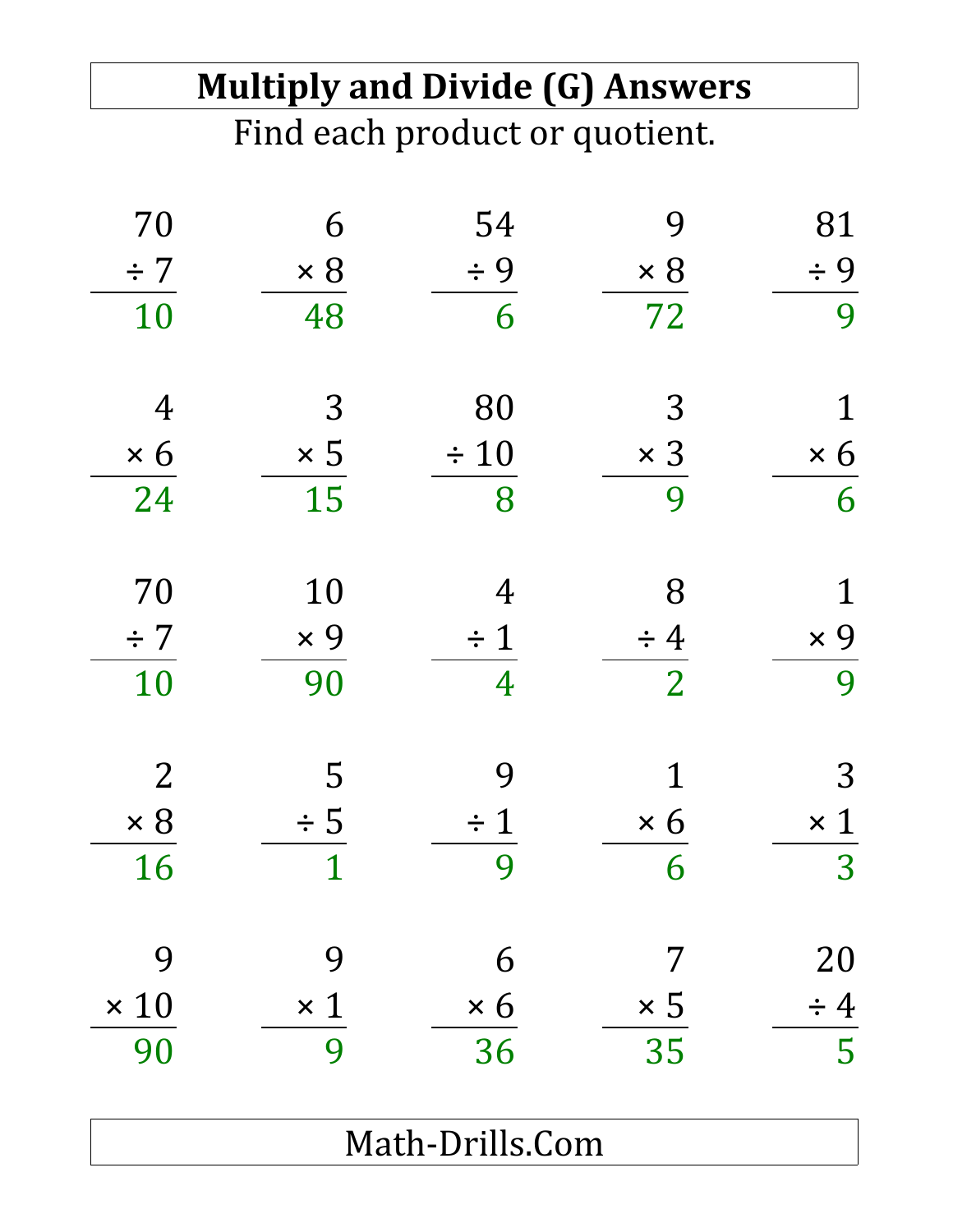### **Multiply and Divide (H)**

Find each product or quotient.

| 30             | 8           | 1           | 56             | 4           |
|----------------|-------------|-------------|----------------|-------------|
| $\div$ 5       | $\times 5$  | $\div$ 1    | $\div$ 8       | $\div$ 4    |
|                |             |             |                |             |
| 20             | 54          | $\mathbf 1$ | 24             | 9           |
| $\div$ 2       | $\div$ 9    | $\times$ 3  | $\div$ 8       | $\div$ 9    |
|                |             |             |                |             |
|                |             |             |                |             |
| $\mathbf 1$    | 3           | 1           | $\overline{2}$ | 6           |
| $\times$ 3     | $\times 9$  | $\times$ 3  | $\times 2$     | $\div$ 3    |
|                |             |             |                |             |
| $\overline{4}$ | 24          | 10          | 4              | 3           |
| $\times 8$     | $\div$ 8    | $\times 8$  | $\times$ 3     | $\times$ 10 |
|                |             |             |                |             |
|                |             |             |                |             |
| $\mathbf 1$    | $\mathbf 1$ | 81          | 6              | 1           |
| $\times$ 5     | $\div$ 1    | $\div$ 9    | $\div 6$       | $\div$ 1    |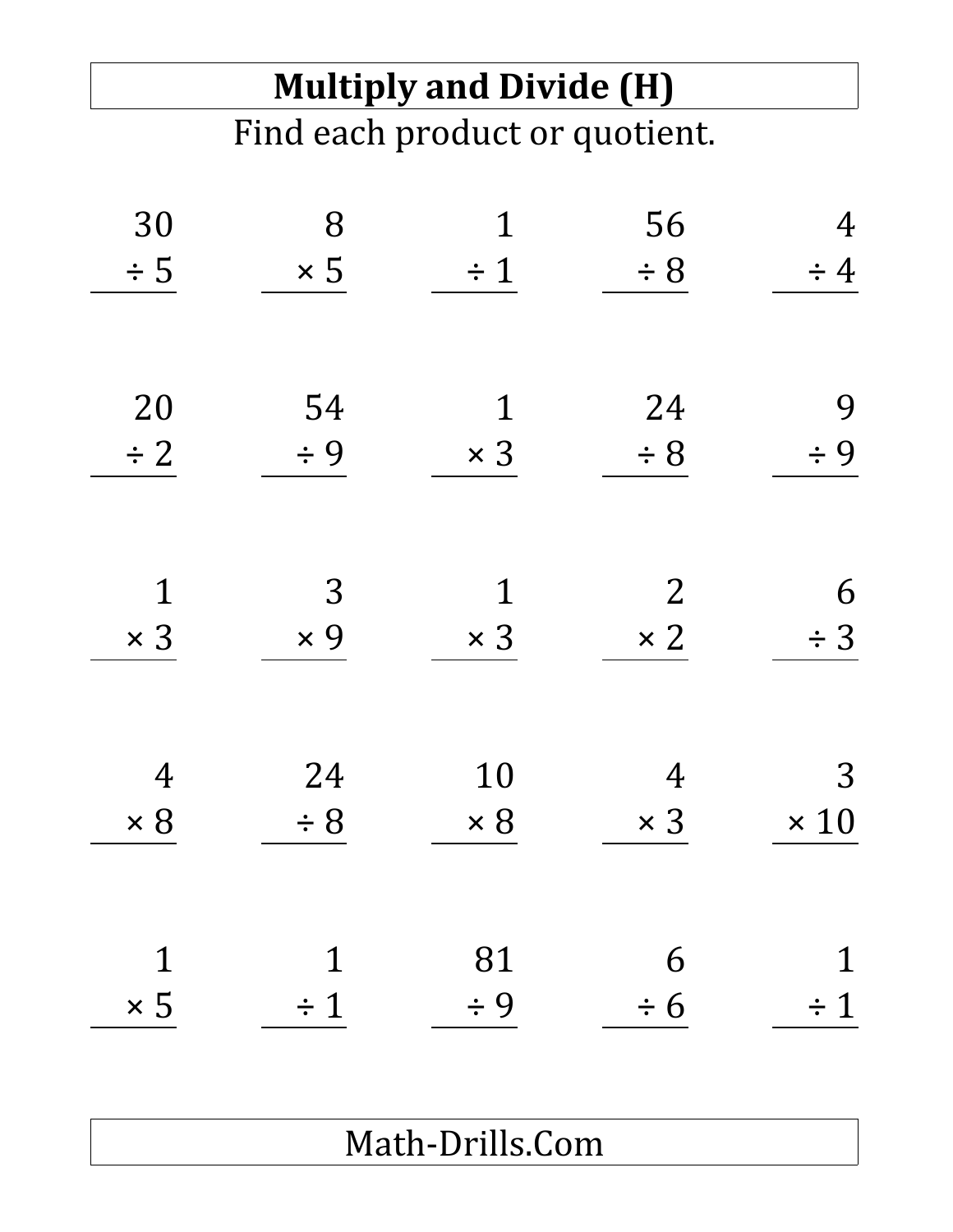|            | <b>Multiply and Divide (H) Answers</b> |                                |            |                          |
|------------|----------------------------------------|--------------------------------|------------|--------------------------|
|            |                                        | Find each product or quotient. |            |                          |
| 30         | 8                                      |                                | 56         | 4                        |
| $\div$ 5   | $\times 5$                             | $\div$ 1                       | $\div$ 8   | $\overline{4}$<br>$\div$ |
| 6          | 40                                     |                                | 7          | $\mathbf 1$              |
| 20         | 54                                     | 1                              | 24         | 9                        |
| $\div$ 2   | $\div$ 9                               | $\times$ 3                     | $\div 8$   | $\div$ 9                 |
| 10         | 6                                      | 3                              | 3          | $\mathbf 1$              |
| 1          | 3                                      |                                | 2          | 6                        |
| $\times$ 3 | $\times$ 9                             | $\times$ 3                     | $\times 2$ | $\div$ 3                 |
| 3          | 27                                     | 3                              |            | $\overline{2}$           |
| 4          | 24                                     | 10                             | 4          | 3                        |
| $\times 8$ | $\div 8$                               | $\times 8$                     | $\times$ 3 | $\times$ 10              |
| 32         | 3                                      | 80                             | 12         | 30                       |
|            |                                        | 81                             | 6          |                          |
| $\times$ 5 | $\div$ 1                               | $\div$ 9                       | $\div 6$   | $\div$ 1                 |
| 5          |                                        | 9                              | 1          | 1                        |
|            |                                        | Math-Drills.Com                |            |                          |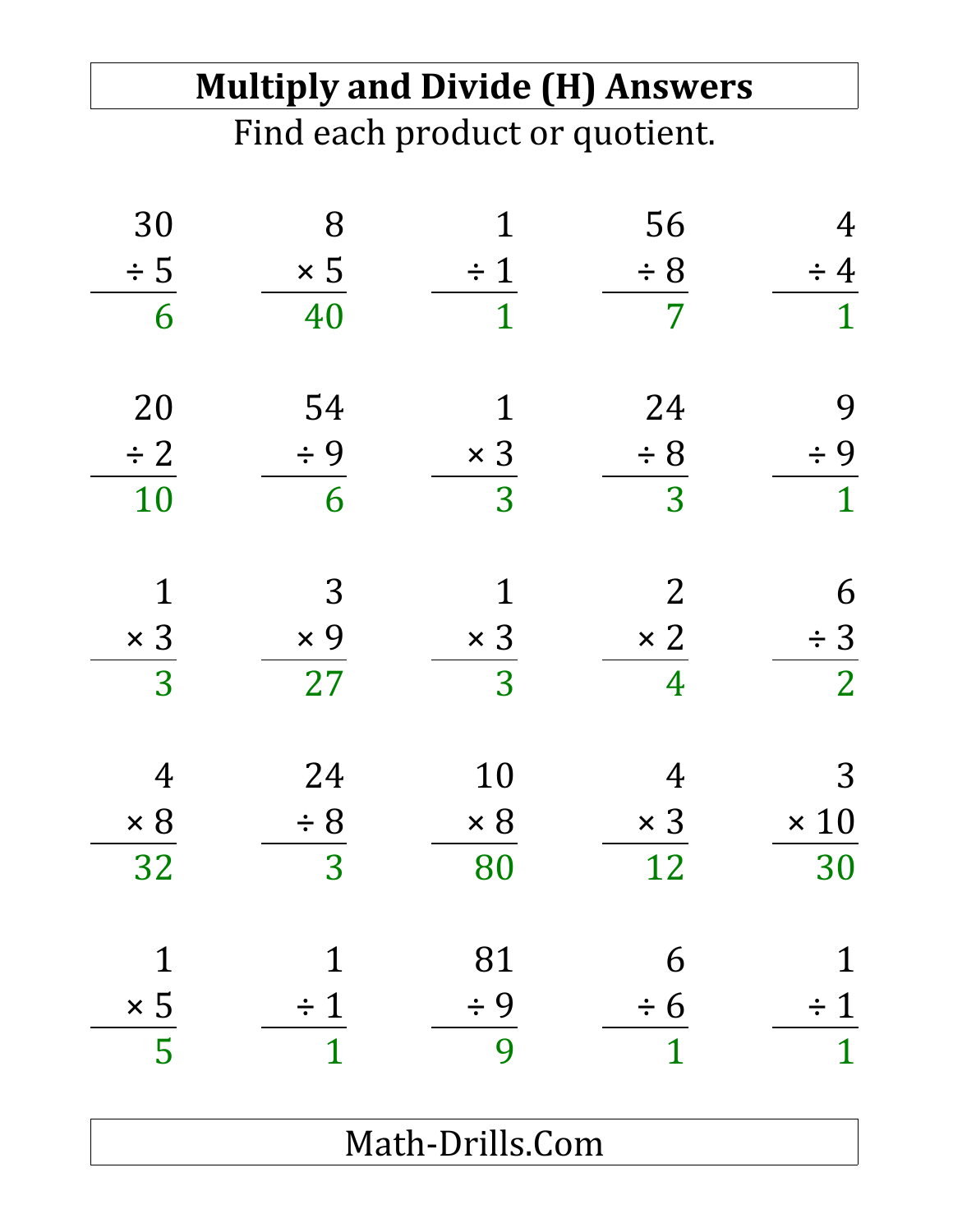## **Multiply and Divide (I)**

Find each product or quotient.

| 8              | 16         | 49             | 40         | 5          |
|----------------|------------|----------------|------------|------------|
| $\div$ 2       | $\div$ 8   | $\div$ 7       | $\div$ 4   | $\times 5$ |
|                |            |                |            |            |
| 8              | 63         | 25             | 10         | 45         |
| $\times 2$     | $\div$ 7   | $\div$ 5       | $\times$ 9 | $\div$ 5   |
|                |            |                |            |            |
| 10             | 12         | $\overline{4}$ | 10         | 48         |
| $\times$ 10    | $\div$ 2   | $\times$ 10    | $\times$ 3 | $\div$ 8   |
|                |            |                |            |            |
| 9              | 8          | 10             | 60         | 3          |
| $\times 8$     | $\times 8$ | $\div$ 5       | $\div 10$  | $\times 2$ |
|                |            |                |            |            |
| $\overline{2}$ | 7          | 10             | 45         | 9          |
| $\times 8$     | $\times 8$ | $\times 5$     | $\div$ 5   | $\times$ 9 |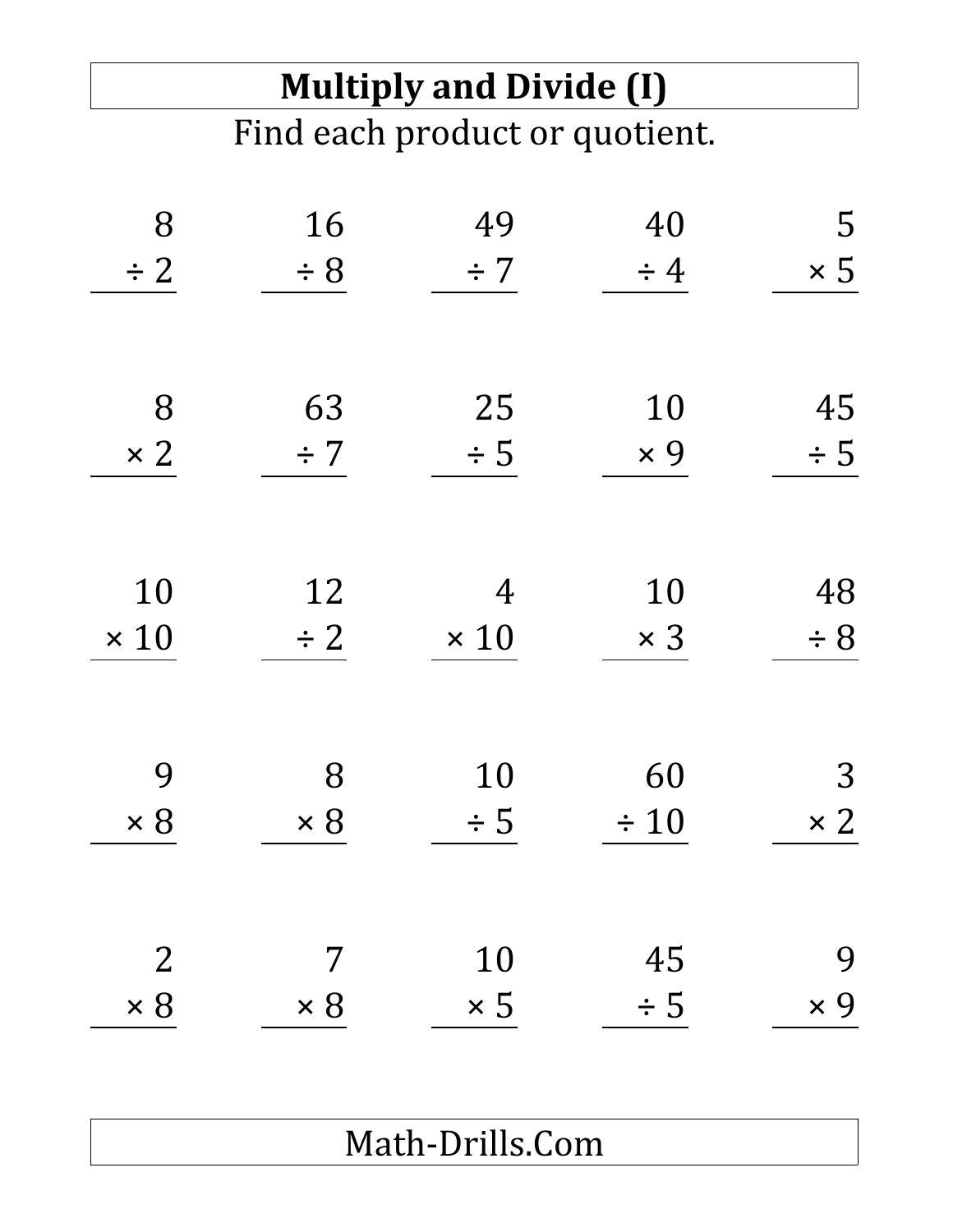### **Multiply and Divide (I) Answers**

Find each product or quotient.

| 8              | 16             | 49              | 40         | 5          |
|----------------|----------------|-----------------|------------|------------|
| $\div$ 2       | $\div$ 8       | $\div$ 7        | $\div$ 4   | $\times$ 5 |
| $\overline{4}$ | $\overline{2}$ | $\overline{7}$  | 10         | 25         |
|                |                |                 |            |            |
| 8              | 63             | 25              | 10         | 45         |
| $\times 2$     | $\div$ 7       | $\div$ 5        | $\times 9$ | $\div$ 5   |
| 16             | 9              | 5               | 90         | 9          |
|                |                |                 |            |            |
| 10             | 12             | $\overline{4}$  | 10         | 48         |
| $\times$ 10    | $\div$ 2       | $\times$ 10     | $\times$ 3 | $\div$ 8   |
| 100            | 6              | 40              | 30         | 6          |
|                |                |                 |            |            |
| 9              | 8              | 10              | 60         | 3          |
| $\times 8$     | $\times 8$     | $\div$ 5        | $\div$ 10  | $\times 2$ |
| 72             | 64             | $\overline{2}$  | 6          | 6          |
|                |                |                 |            |            |
| $\overline{2}$ | 7              | 10              | 45         | 9          |
| $\times 8$     | $\times 8$     | $\times 5$      | $\div$ 5   | $\times$ 9 |
| 16             | 56             | 50              | 9          | 81         |
|                |                |                 |            |            |
|                |                | Math-Drills.Com |            |            |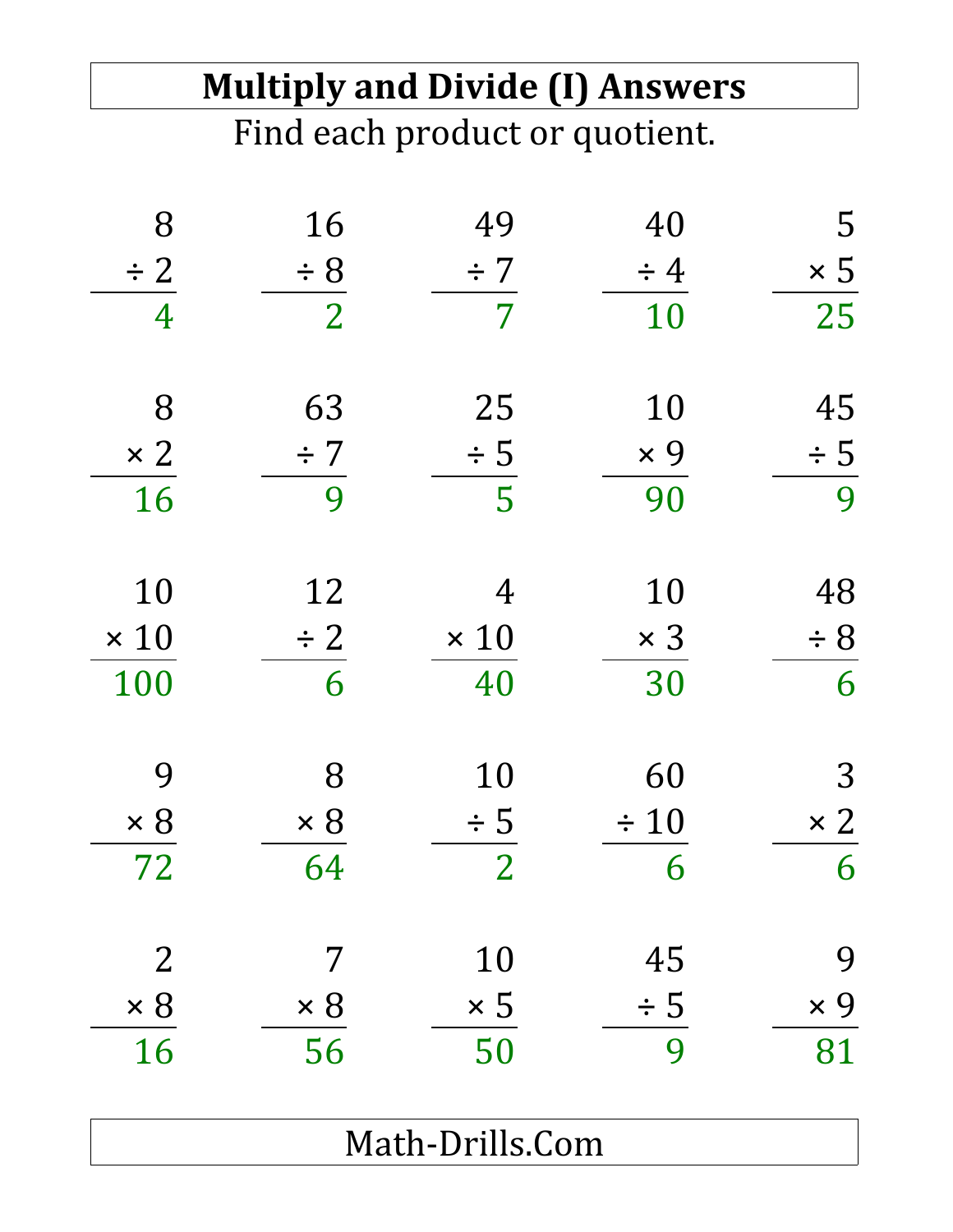### **Multiply and Divide (J)** Find each product or quotient.

| 70         | 1           | 21         | 9              | 20         |
|------------|-------------|------------|----------------|------------|
| $\div$ 7   | $\times$ 10 | $\div$ 3   | $\div$ 9       | $\div$ 5   |
|            |             |            |                |            |
| 21         | 4           | 8          | 7              | 9          |
| $\div$ 3   | $\times$ 1  | $\times$ 4 | $\times 6$     | $\times 2$ |
|            |             |            |                |            |
| 3          | 9           | 6          | 10             | 54         |
| $\div$ 3   | $\div$ 9    | $\times 2$ | $\times$ 10    | $\div$ 9   |
|            |             |            |                |            |
| 5          | 3           | 5          | $\overline{2}$ | 9          |
| $\times 7$ | $\div$ 3    | $\times 6$ | $\times$ 4     | $\div$ 3   |
|            |             |            |                |            |
| 45         | 35          | 9          | 5              | 10         |
| $\div$ 5   | $\div$ 5    | $\times 5$ | $\times$ 1     | $\div$ 5   |